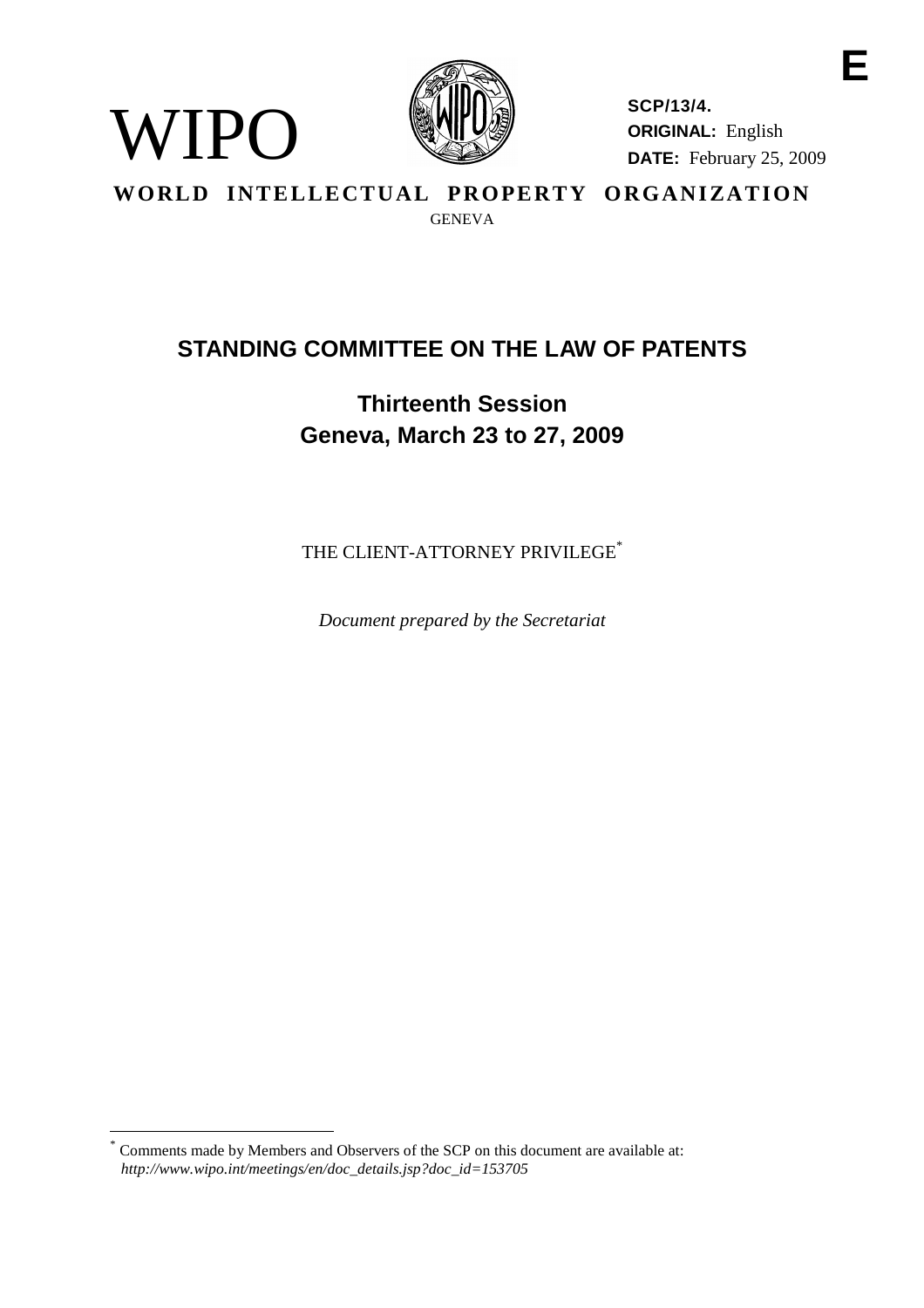## Table of Contents

| L.       |                          |  |
|----------|--------------------------|--|
| Н.       |                          |  |
| Ш.       |                          |  |
| $IV_{-}$ |                          |  |
| V.       | (c)<br>(d)<br>(e)<br>(f) |  |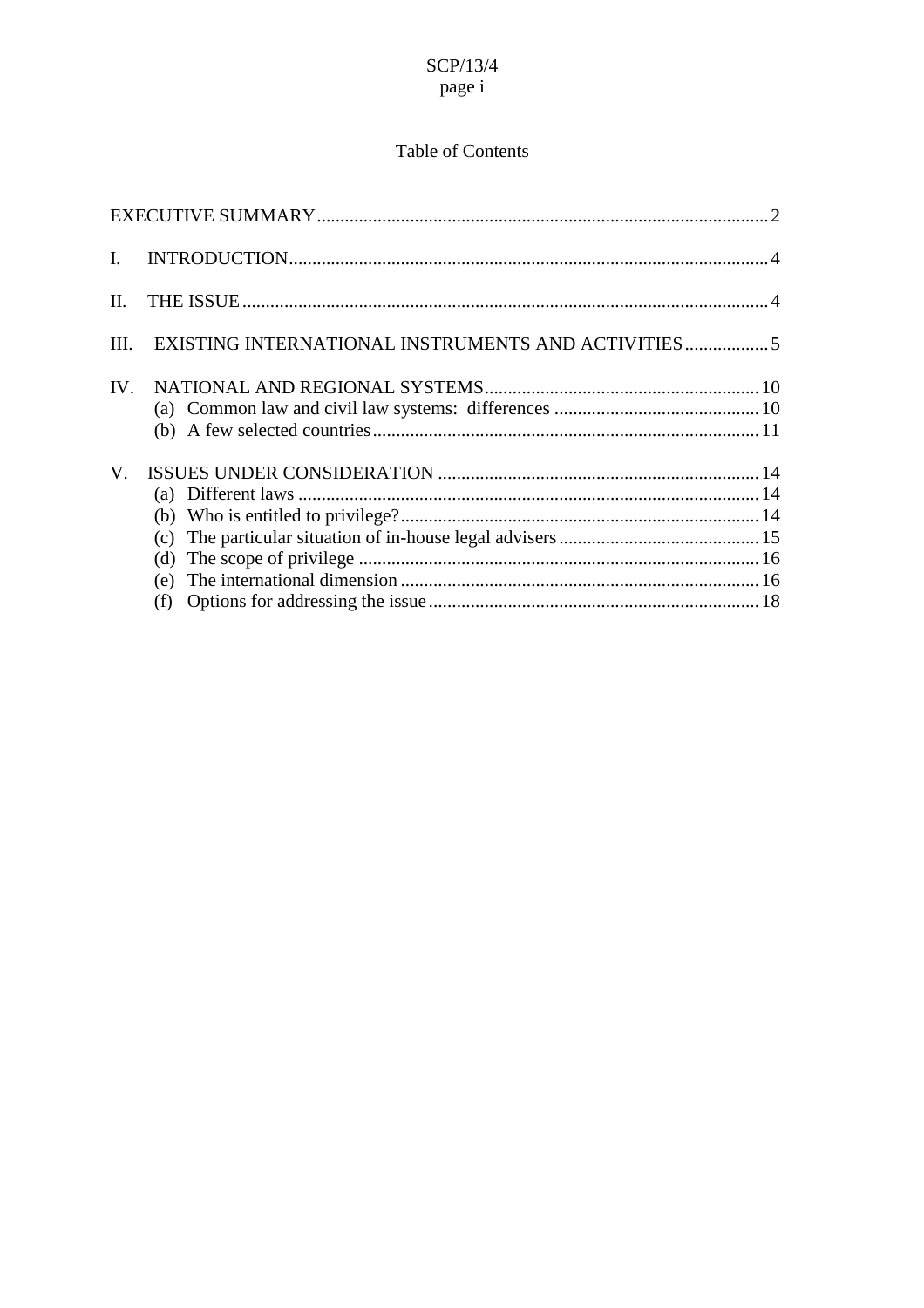#### EXECUTIVE SUMMARY

1. Pursuant to the decision of the Standing Committee on the Law of Patents (SCP) at its twelfth session held from June 23 to 27, 2008, in Geneva, the present document prepared by the Secretariat is submitted as a preliminary study on the issue of Client-Attorney Privilege. The document addresses the issue at stake and gives some examples of the legal situation in various countries. It then goes on to shortly describe the differences between civil law and common law systems and depicts the different issues that arise, in particular, in the international context and portrays some of the options for solutions that have been discussed at the international level.

2. What is the issue? In order to ensure the acquisition and enforcement of IP rights, IP owners must be able to freely communicate with their intellectual property (IP) adviser. Similarly, third parties need to consult IP advisers on matters such as potential infringement of patent rights or invalidation of granted patents. In both cases, clients must be sure that any communication to and from such adviser will remain confidential and will not be revealed in court or to a third party or otherwise made public. What is called "Client-Attorney Privilege" in the IP context is the right to resist requests from authorities or other parties to disclose communications between a person and that person's IP adviser, on IP advice relating to the matter on which disclosure is sought. Privilege is thus a form of guarantee for the free and confidential communication between clients and their IP adviser.

3. The lack of uniform laws relating to the application of privilege to communications to and from IP advisers and their clients is causing clients to risk loss of, and lose confidentiality in, advice they obtain from IP advisers. It may further cause the loss of privilege in countries where privilege exists.

4. Privilege is dependent upon confidentiality in the communications to which it applies first being established and then being maintained. If privilege is not recognized in one of two countries in which a client wishes to defend his interest, communication of the advice obtained in the country where privilege does exist to the country where it does not, brings with it the risk that the advice may be required to be made public in the latter country. If it is thus forced to be published, it is no longer confidential. Thus, privilege in the advice will be lost in the country where privilege would otherwise have existed.

5. Privilege exists for the purposes of encouraging those seeking advice and those giving it to be fully frank with each other in the process. The global nature of trade and of IPR which supports that trade go hand in hand. Thus, the problems of different standards of privilege and of the recognition in one place of privilege and non-recognition of privilege in another place are going to cause problems in dealing with and enforcing IPR.

6. Some issues which have been under consideration are: Does the scope of privilege in each country involved in this issue need to be minimally the same? Should the privilege apply to local IP advisers? Should it be extended to all those involved in giving instructions for advice and in giving the advice? As to those giving advice, should it be extended to anyone giving IP advice who is qualified in that country to do so and third parties (like experts) who contribute to the advice which is given? Should it be extended to overseas IP advisers?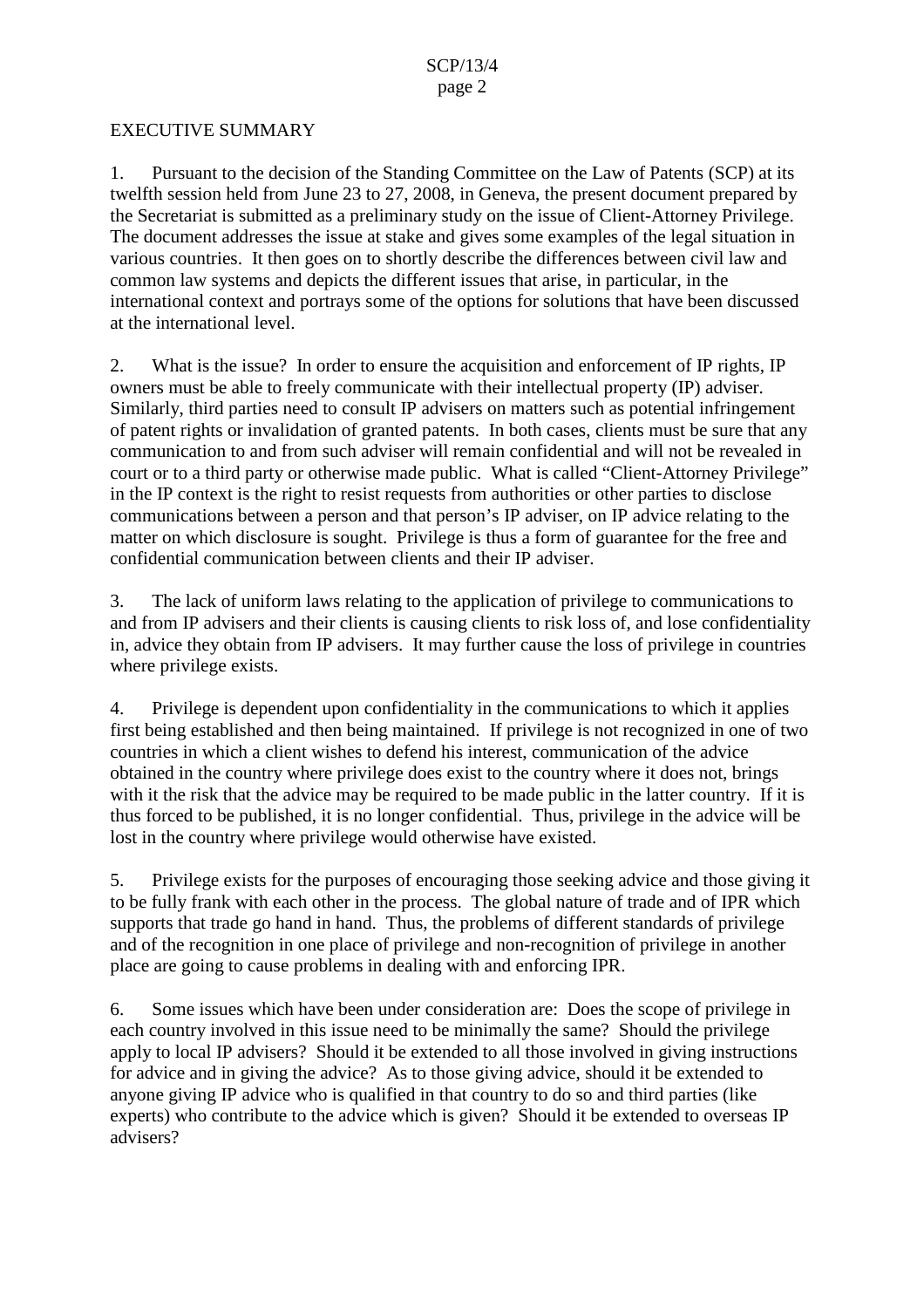7. Several options for a solution at the international level have been examined in the past years, among them the unilateral introduction of privilege in national law, the application of privilege existing in the other country, the application of one's own privilege to foreign advisers and exploring the merits of establishing a minimum standard in respect of privilege applicable to communications with IP advisers at the international level.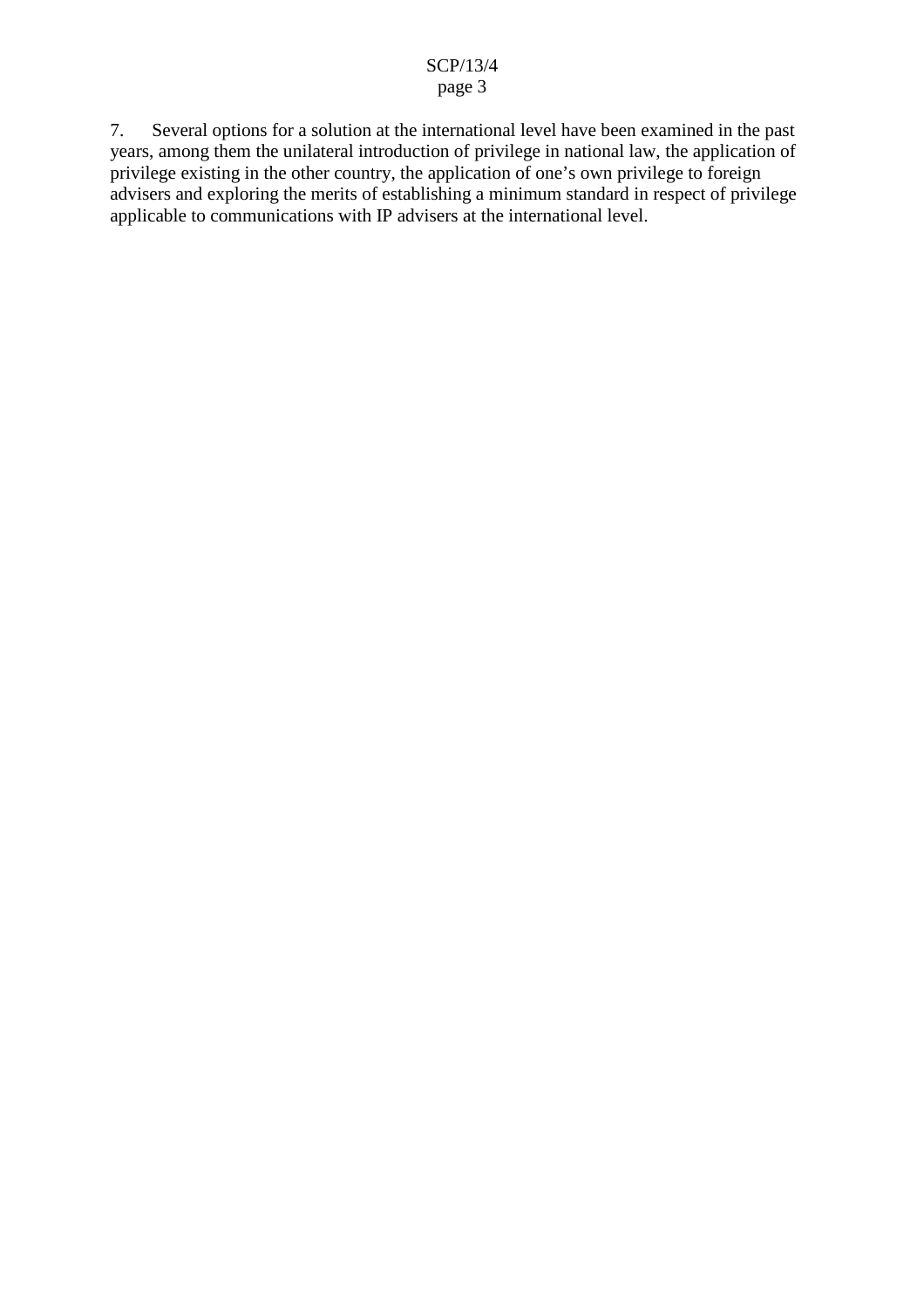#### I. INTRODUCTION

8. At its twelfth session held from June 23 to 27, 2008, in Geneva, the Standing Committee on the Law of Patents (SCP) asked the WIPO Secretariat to establish, for its next session, preliminary studies on four issues. These four issues are:

- Dissemination of patent information (*inter alia* the issue of a database on search and examination reports);
- Exceptions from patentable subject matter and limitations to the rights, *inter alia* research exemptions and compulsory licenses;
- Patents and Standards;
- Client-attorney privilege.

9. These four issues are not to be considered prioritized over other issues contained on the list which was established during the twelfth session of the SCP and was contained in the Annex to document SCP/12/4 Rev. (see paragraph 8(c) of document SCP/12/4 Rev.).

10. The present document addresses the client-attorney privilege and gives a number of examples of the legal situation in various countries. It then goes on to shortly describe the differences between civil law and common law systems and depicts the different issues that arise, in particular, in the international context and portrays some of the options for solutions that have been discussed at the international level.

11. At the twelfth session of the SCP, it was made clear that the *modus operandi* of the Committee, namely, to move forward along a number of tracks, including the preparation of preliminary studies, was agreed upon for the purpose of developing a work program for the SCP (see paragraph 123 of document SCP/12/5 Prov.). Against this background, the preliminary study aims to contextualize the current legal framework and to contain no conclusions.

## II. THE ISSUE

12. In order to ensure the acquisition and enforcement of intellectual property (IP) rights, IP owners must be able to freely communicate with their IP adviser. Similarly, third parties need to consult IP advisers on matters such as potential infringement of patent rights or invalidation of granted patents. In both cases, clients must have certainty that any communication to and from such adviser will remain confidential and will not be revealed in court or to a third party or otherwise made public. What is called "Client-Attorney Privilege" in the IP context is the right to resist requests from authorities or other parties to disclose communications between a person and that person's IP adviser, on IP advice relating to the matter on which disclosure is sought. Privilege is thus a form of guarantee for the free and confidential communication between clients and their IP adviser.

13. Today, national laws and practices relating to the application of privilege to communications to and from IP advisers and their clients lack uniformity and are therefore the cause of situations where the clients risk loss of confidentiality of the advice they obtain from IP advisers and may as a consequence lose confidence in such an adviser. These divergences may also be at the root of loss of privilege in countries where privilege actually exists: indeed, privilege is dependent on being, in the first place, established and then being maintained in the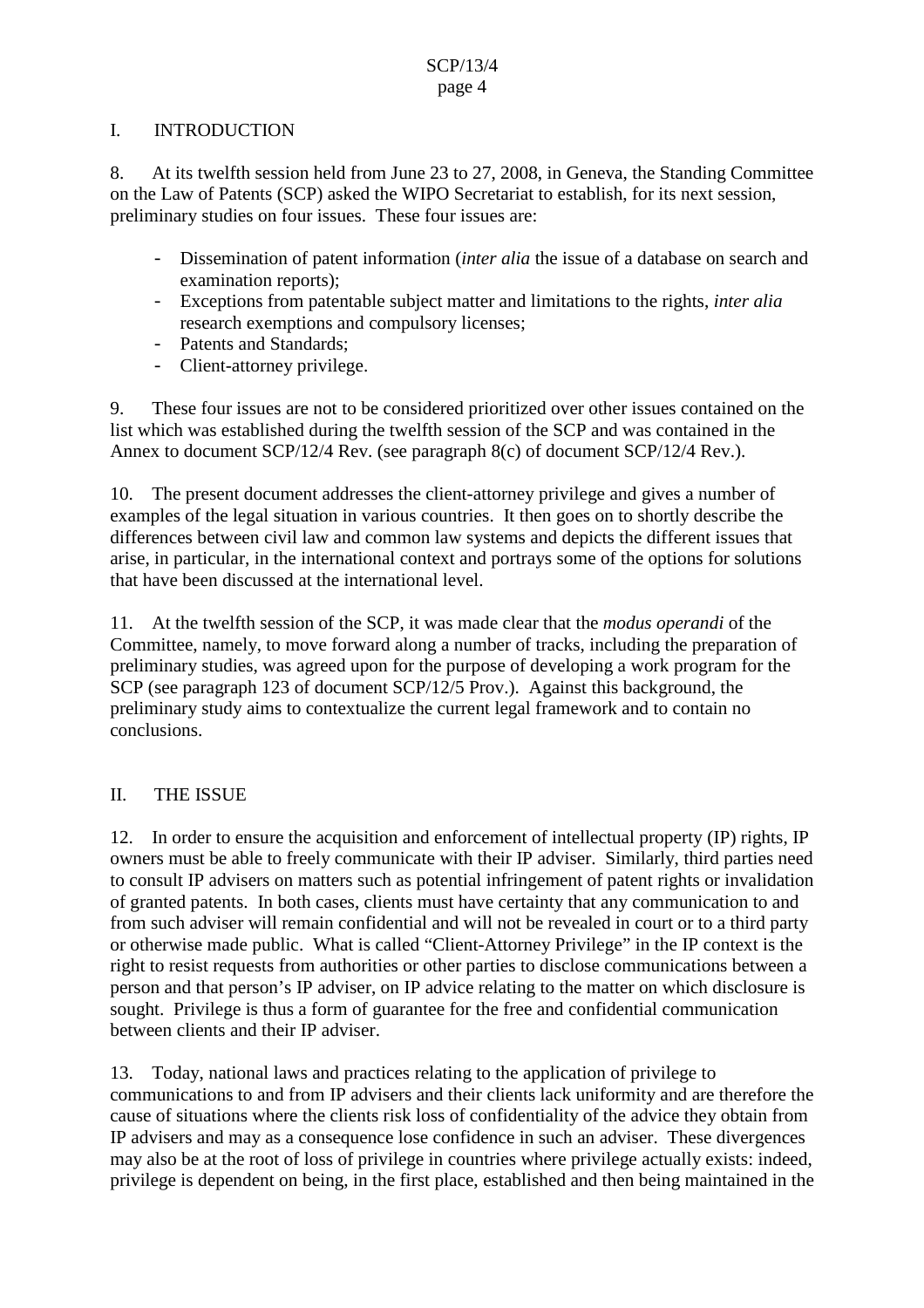countries where protection is sought. If the privilege is not recognized in one or more countries in which a client seeks to defend his interest, communications of the advice obtained in the country where privilege exists to countries where it does not exist, could entail the risk that the advice would have to be made public in those latter countries. This could mean that the privilege would be lost in the countries where the privilege would otherwise exist.

14. While the laws on privilege vary significantly from one country to the other, particularly between civil law countries and common law countries, there is both a public and a private interest underpinning the regulation of the professional privilege. On the side of the public interest, encouraging a client to frankly and fully communicate with his lawyer assists the administration of justice, and professional privilege ensures the human right to privacy. However, another public interest aspect exists, which is to investigate the truth for the sake of justice, and for that reason, all relevant information needs to be laid down before the court. Consequently, there is a need to balance these competing interests, and the answer of many countries tends to be inclined to provide a limited professional privilege which would not compromise the exercise of justice.

15. During the discussions held on the issue of the client-attorney privilege, in order to contribute to a fair, transparent and effective legal system, the opinion has generally been that there needs to be some similarity of the scope of the privilege at the international level. In addition, the privilege should apply to local IP advisers as well as to all those involved in giving instructions for advice and in giving the advice. One way to define the persons to whom the privilege should extend would be to apply it to all who are qualified in a given country to give IP advice. Finally, it has been stated that the privilege needs to be extended to foreign IP advisers whose advice is sought in relation to IP rights.

#### III. EXISTING INTERNATIONAL INSTRUMENTS AND ACTIVITIES

16. Firstly, it has to be stated that the client-attorney privilege issue is not regulated in any international IP treaty, be it the WTO Agreement on Trade-Related Aspects of Intellectual Property Rights (TRIPS Agreement), despite its provisions on the enforcement of IP rights, or the Paris Conventions for the Protection of Industrial Property (Paris Convention) or any other such international treaty. It may, however, be mentioned that the Paris Convention, in its Article 2(3) expressly leaves to national law the establishment of provisions on judicial procedures, which leaves the freedom to States to regulate this type of procedures as they consider adequate:

"(3) The provisions of the laws of each of the countries of the Union relating to judicial and administrative procedure and to jurisdiction, and to the designation of an address for service or the appointment of an agent, which may be required by the laws on industrial property are expressly reserved."

17. The issue was given attention at the international level by IP practitioners who have been involved in advising clients. Work has been undertaken by a number of non-governmental organizations, such as the International Federation of Intellectual Property Attorneys (FICPI), the International Association for the Protection of Intellectual Property (AIPPI) and the Asian Patent Attorney Association (APAA), among others, which are described in the following paragraphs: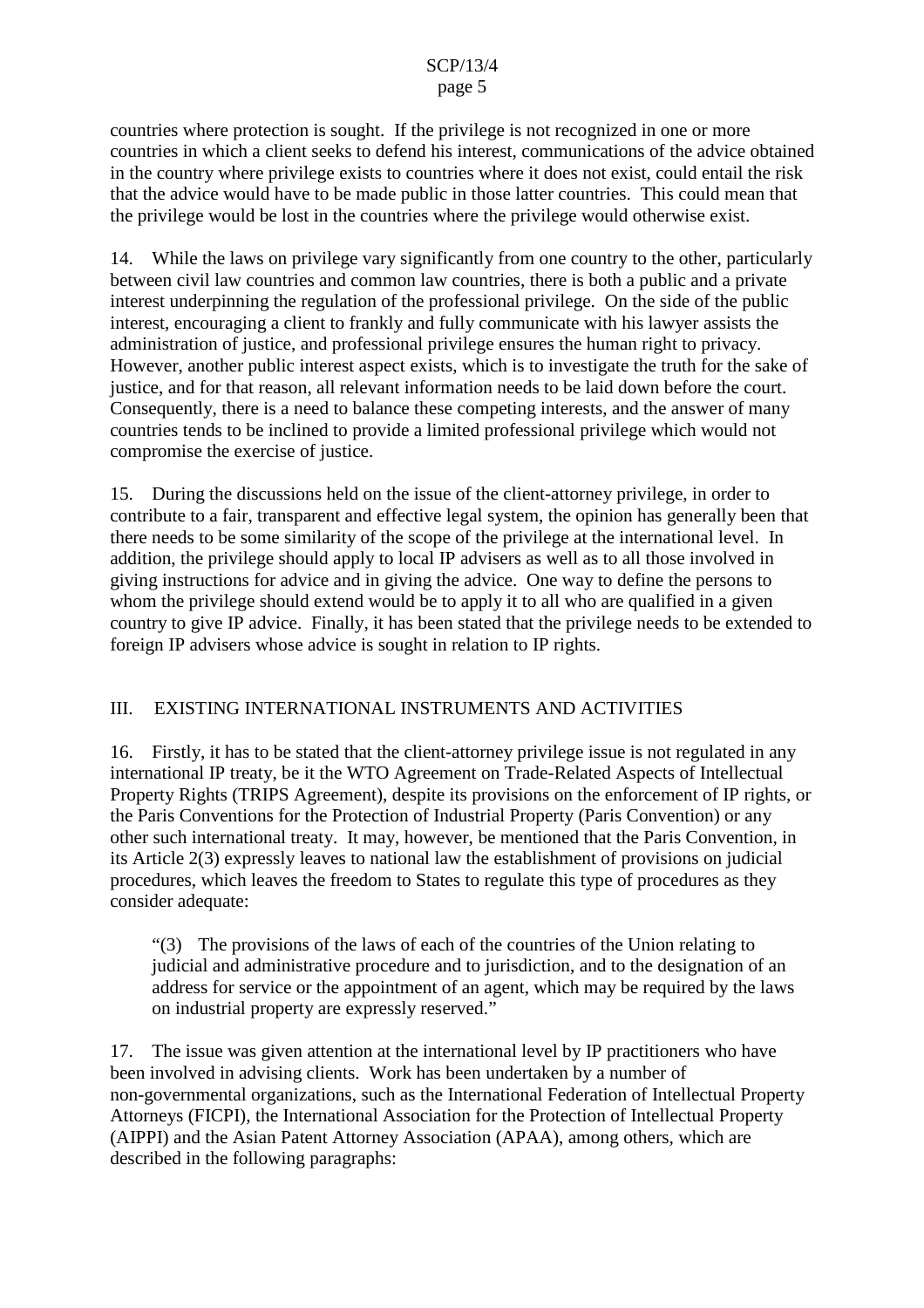#### *FICPI*

18. FICPI adopted, at its 2000 World Congress in Vancouver, Canada, the following resolution:

#### "RESOLUTION A

#### (PRIVILEGE)

FICPI, the International Federation of Intellectual Property Attorneys, broadly representative of the free profession of more than 70 countries, assembled at its World Congress held in Vancouver from June 12 to June 16, 2000, passed the following Resolution:

Recognizing the need for a client to have frank, honest and open communication with its Intellectual Property Advisers and to obtain opinions and advice therefrom,

Understanding that communications between an Intellectual Property Adviser and a client, even when confidential, may be subject to discovery in some jurisdictions,

Given that these communications may be with an Intellectual Property Practitioner located outside those jurisdictions,

Appreciating the possible consequences that the discovery of such communications may have in litigation in those countries,

Appreciating the international character of some intellectual property litigation,

With the knowledge that Intellectual Property Practitioners are required to be registered to practice in some countries or regions, members of an accredited professional association in some other countries and are not required to have any qualifications in other countries,

Appreciating that for the filing of an application for protection at a Regional Office, a client will prefer to engage a practitioner where legal professional privilege will apply rather than a practitioner in a country where that privilege does not apply,

Believing that the effect this has on the provision of services in that region is inequitable,

Resolves that the client of an Intellectual Property Practitioner should be afforded in relation to communications with that practitioner the protection of legal professional privilege,

Urges appropriate authorities in countries or regions which do not now afford such protection to amend their laws as necessary to provide legal professional privilege in relation to communications between a client and a registered Intellectual Property Practitioner or practitioners who are members of an accredited professional association, and that all countries should recognize the legal professional privilege that exists in other countries,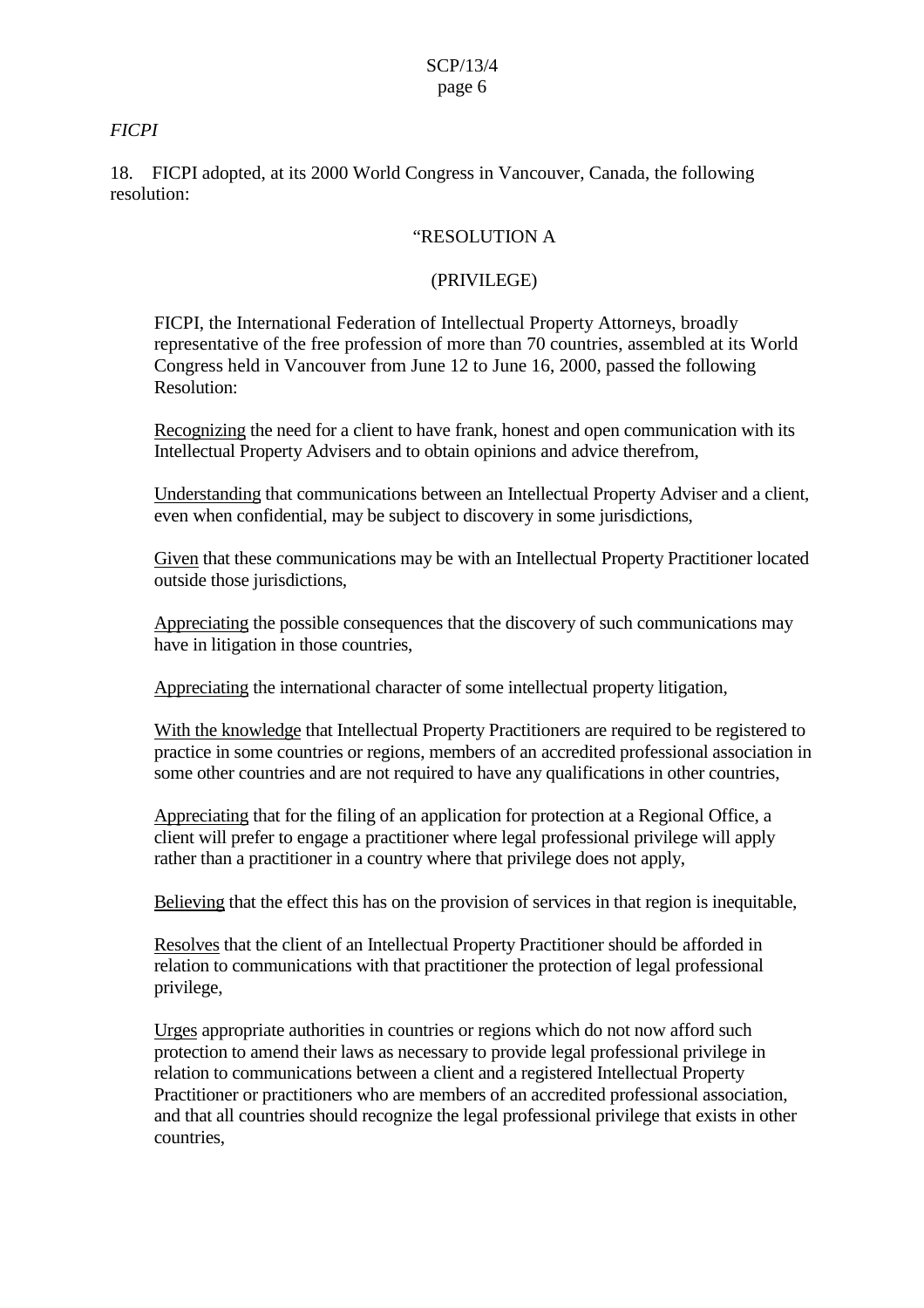And urges appropriate authorities in countries and regions to amend their laws to establish an appropriate system of recognition of qualified intellectual property practitioners. "

19. At its World Congress in Berlin in 2003, FICPI passed another resolution addressing the issue:

#### "RESOLUTION 4

#### QUALIFICATION OF PROFESSIONAL REPRESENTATIVES, AND PRACTICE ACROSS NATIONAL BORDERS

FICPI, the International Federation of Intellectual Property Attorneys, broadly representative of the free profession of more than 70 countries and especially of all European Community Member States, assembled at its World Congress held in Berlin, Germany from June 2 to June 6, 2003, passed the following Resolution:

Considering that patents for invention, trade and service marks and registered and unregistered designs for example, (hereinafter IP rights), have become strategic issues for the development and competitiveness of the economies of all countries of the world;

Considering that IP rights are generally each of great economic importance to the right holder;

Taking into account that the protection of innovation and of marks has become increasingly important for enterprises, at national, regional and international levels;

Considering that the increasing complexity of IP protection and validity evaluation of IP rights requires the availability for enterprises of professional advice in all countries of the world;

Taking into consideration the lack of international harmonization of IP legislation in both formal and substantive matters as well as in enforcement procedures;

Considering the importance of languages in the preparation of applications, interpretation of the scope of protection, and thus, enforcement of IP rights;

Taking into account the interface of IP law with legislation in other areas for a proper creation, maintenance, evaluation and enforcement of IP rights in each jurisdiction;

FICPI resolves:

- 1) That the existence of qualified professional representatives in all countries of the world should be a strategic goal for governments to make available to local industry quality professional advice for the understanding and management of IP issues;
- 2) That consistent with previous resolutions made in Cannes in 1988 and Helsinki in 1999 and while taking into account transitional provisions governing professional representatives who are already qualified to represent clients, professional representatives should be required to pass a qualifying examination on national,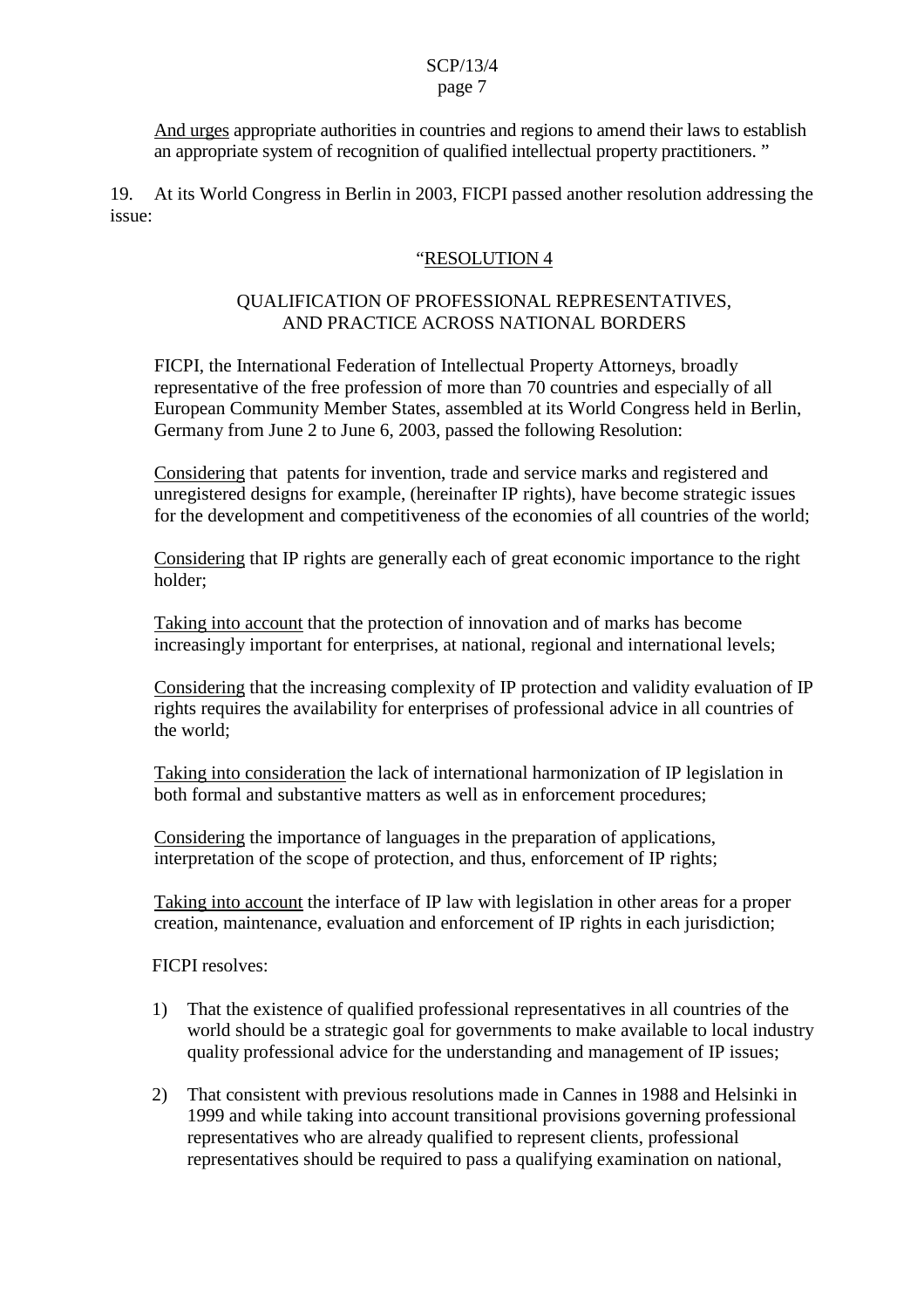regional and international law in the relevant field of IP rights before being admitted to practice in that field in a particular country;

- 3) That if legislation for cross-border provision of services is enacted, that legislation should guarantee that a professional representative qualified in one country, before being accepted to practice as a free professional in another country (host country), should be required to satisfy such additional requirements as may be deemed necessary by the host country including where deemed appropriate sufficient knowledge of the language of the host country, to provide quality advice to clients in that host country;
- 4) That a qualified professional representative should operate under a protected title recognized as such in any particular country;
- 5) That a client should enjoy client attorney/agent professional privilege in connection with any direct or indirect communication with a professional representative in his own country or another; and
- 6) That due to reasons of public interest, associations of free professionals in each country should establish sets of rules on ethical conduct, continuing education and cover for professional liability to be complied with by free professional representatives in that country."

### *AIPPI*

20. A milestone in AIPPI's work was Q163 which was set up to investigate the application of privilege to clients of patent and trade mark attorneys. In its preliminary work, the Committee of Q163 found that there were significant differences between countries in the treatment of privilege.<sup>1</sup> It noted that a number of major factors influenced the type of protection available to patent and trade mark attorneys, including the following:

- The availability of discovery or forced disclosure in the jurisdiction.
- The status of the patent or trade mark professional in the jurisdiction.
- The common law/civil law condition of the jurisdiction.
- The imposition of criminal penalties on patent or trade mark attorneys who reveal their client's confidential information.

21. In 2003, at its EXCO meeting in Lucerne, AIPPI passed a Resolution arising from the work of Q163 of which the most relevant part is cited below:

"That AIPPI supports the provision throughout all of the national jurisdictions of rules of professional practice and/or laws which recognize (that) the protections and obligations of the attorney client privilege should apply with the same force and effect

 $1$  Documents prepared by the Committee of O163 are available at: *https://www.aippi.org/?sel=questions&sub=listingcommittees&viewQ=163#163*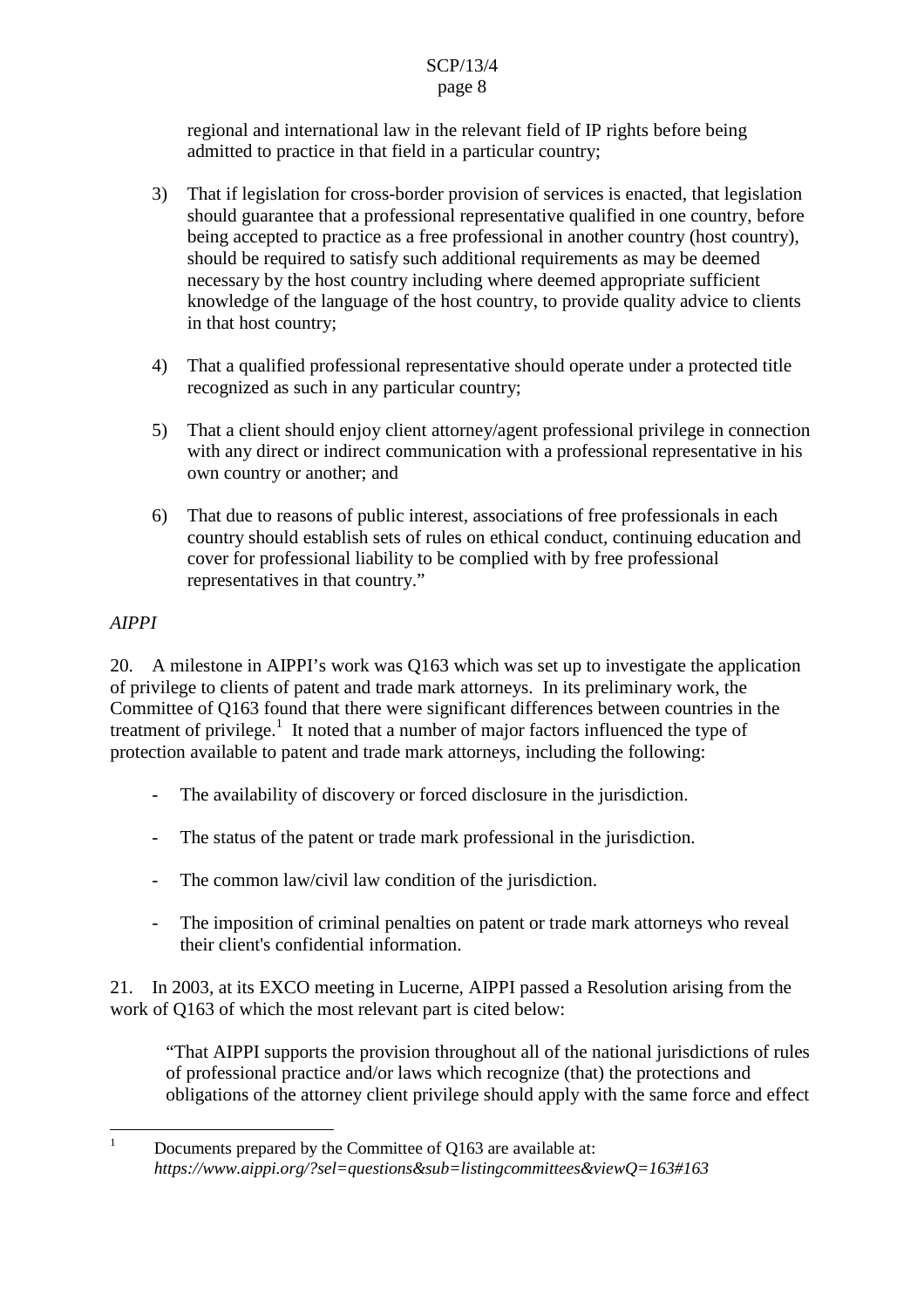to confidential communications between patent and trade mark attorneys, whether or not qualified as attorneys at law (as well as agents admitted or licensed to practice before their local or regional patent and trade mark offices), and their clients regardless of whether the substance of the communication may involve legal or technical subject matter."

22. The heart of the AIPPI Resolution is that clients of patent and trade mark attorneys should be afforded the same level of protection by privilege as communications between clients and their legal attorneys. AIPPI decided to put more work into raising the attention of governments, among others through WIPO, in order to address the issue. The organization made a decision to explore the avenue of an international instrument as a solution to the perceived problems and approached WIPO in order to explore the possibility to further investigate the matter with WIPO Member States.

23. As a result of those contacts, it was decided to hold a WIPO-AIPPI Conference on Privilege, which was held on May 22 and 23, 2008, in Geneva. The Conference was attended by Member States, Intergovernmental Organizations, Non-Governmental Organizations and private persons. It raised much interest and covered a broad range of issues, including an overview of the issues, the presentation of cases in common and civil law systems, the potential and real pitfalls in multiple jurisdictions, developments in various jurisdictions, the point of view of companies, including in respect of in-house counsels and options for improvement.<sup>2</sup>

#### *APAA*

24. At its 55<sup>th</sup> Council meeting held in Singapore from October 18 to 21, 2008, APAA put the question of privilege on the agenda and organized a workshop entitled "What Privilege? Whose Privilege?" The event had a considerable success, and APAA adopted a Resolution supporting a solution at the international level as follows:

#### "APAA Resolution

The Asian Patent Attorneys Association (APAA), being broadly representative of patent attorneys in private practice in the Asian region, passed at its 55th Council Meeting (Singapore) on October 21, 2008 the following resolution:

- 1. Recognizing that intellectual property (IP) is international in character and requires protection in many different jurisdictions;
- 2. Recognizing that a client needs to have full and frank communications with domestic and/or foreign qualified IP professionals in the countries where the client wishes to obtain the best possible advice;
- 3. Recognizing that confidential communications between a client and its qualified IP professionals should be protected as the client's own right for protecting the

<sup>&</sup>lt;sup>2</sup> The full program can be found on WIPO's website at *http://www.wipo.int/meetings/en/2008/aippi\_ipap\_ge/program.html*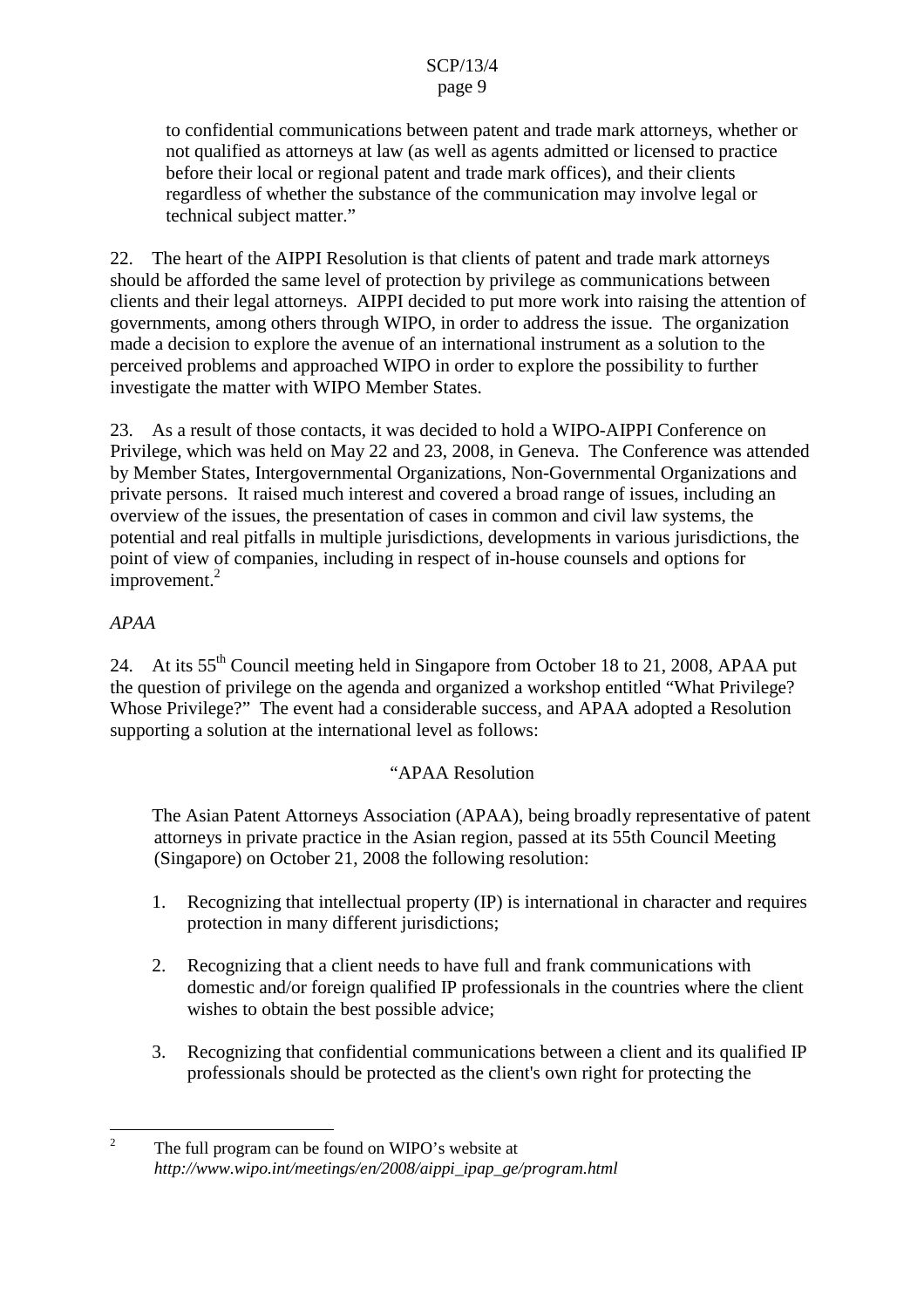communications as confidential or from being disclosed in a discovery or similar system in certain countries;

- 4. Understanding that confidential communications between a client and its qualified IP professionals which are protected in one country are sometimes forced to be disclosed in another country because the confidential communications which are privileged in one country are not privileged in another country; and
- 5. Recognizing that, once confidential communications have been disclosed in one country, such disclosure may prejudice the client's position in other countries;
- 6. APAA resolves that confidential communications between a client and its qualified IP professionals (whether domestic or foreign) should be recognized as privileged communications internationally, so that the client's position can be appropriately protected internationally; and
- 7. APAA resolves that, in order to ensure full and frank communications between a client and its qualified IP professionals (whether domestic or foreign) without any risk of disclosure of their confidential communications, an international consensus on setting minimum standards of privilege should be built so that all national legal systems should be harmonized in such a way that such confidential communications can enjoy privilege internationally."

25. At the end of the session on "What Privilege? Whose Privilege", a straw poll was conducted on the following motion:

"There should be an international instrument and model law for recognizing, confirming and/or extending the client's right not to produce or reveal contents of communications (a) with its legal advisers for professional advice and (b) with other third parties directly or through a lawyer with the dominant purpose of preparing for existing or contemplated legal proceedings, to intellectual property practitioners as if they were communications with legal advisers."

26. The results of the straw poll were as follows: roughly half of the audience was did not express a view. The other half of the audience, who actually voted, voted in favor of the motion. Two persons voted against the motion.

## IV. NATIONAL AND REGIONAL SYSTEMS

#### (a) Common law and civil law systems: differences

27. The origins of the client privilege are found in common law systems, where it constitutes a counterbalance to the discovery system applied in common law countries, such as the United States of America, India, Malaysia or the United Kingdom, to name but a few. Under the discovery procedure, courts are entitled to oblige parties to litigation proceedings to submit documents in their possession. There is, however, a general exception, according to which a Court may not request that parties produce documents between a party and his/her lawyer: they are what is commonly called "privileged". In the understanding prevailing in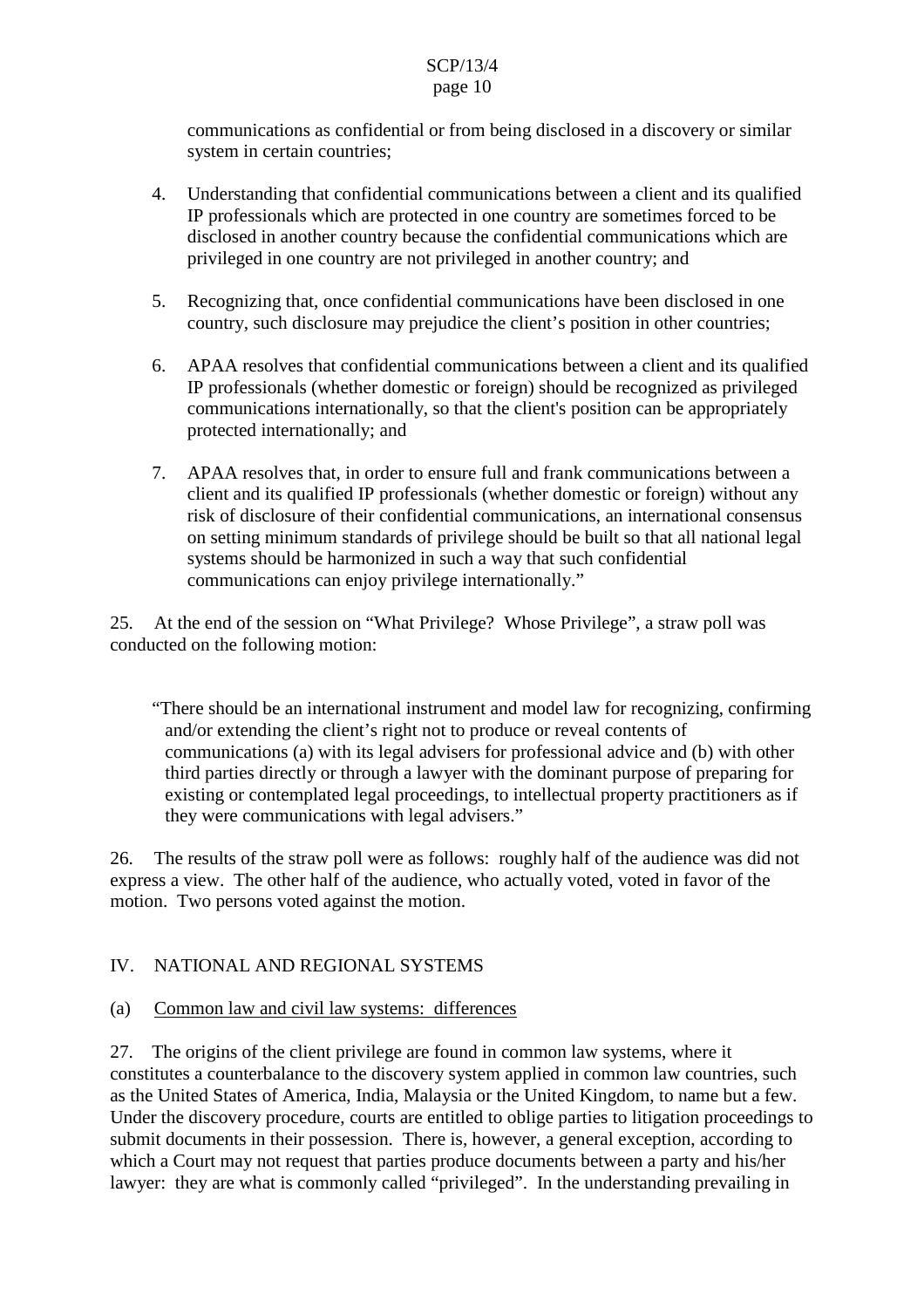# SCP/13/4

#### page 11

common law systems, it is a privilege afforded to the client: in other words, it is the client who can decide whether to waive or maintain the privilege in respect of a particular communication with his/her lawyer, regardless of the will of the lawyer.

28. Privilege is accorded to communications between clients and legal advisers, as this is considered to be in the interest of justice and its application. It is believed that the exchange of information between a client and a legal adviser will be more frank and complete, if it is covered by privilege. However, privilege is not always accorded to communications between a client and an adviser who is not legally qualified, and sometimes not even to legal advisers who do not act in their legal function, but, for example, giving advice in technical matters.

29. In civil law countries, where there is not such a strong obligation to disclose information before a court, but where the parties determine, to a certain extent, the limits of the dispute, there was not such a strong need for introducing the notion of privilege. Therefore, in such systems, one rather finds concepts, such as the professional secrecy obligation, which prohibits professionals to disclose information obtained from the client. This is therefore not so much a privilege of the client, but rather, it is an obligation for professionals not to disclose secrets entrusted to them because of their profession.

(b) A few selected countries<sup>3</sup>

## *Australia*

30. The privilege for patent attorney-client communications in Australia is found in section 200(2) of the Australian Patents Act 1990, which states:

"A communication between a registered patent attorney and the attorney's client in intellectual property matters, and any record or document made for the purposes of such a communication, are privileged to the same extent as a communication between a solicitor and his or her client."

31. In the Federal Court of Australia decision *Eli Lilly & Co. v. Pfizer Ireland*

*Pharmaceuticals*, *<sup>4</sup>* Eli Lilly sought to have Pfizer produce certain documents that were created as a result of Pfizer seeking advice from its U.K. patent attorneys. The judge concluded that pursuant to the Australian statutory provision, privilege for a "registered patent attorney" was confined to communications between a client and a patent attorney registered *in Australia*. The privilege did not attach to the communications between Pfizer and its U.K. attorneys and the documents were ordered to be produced.

32. In response to *Eli Lilly & Co. v. Pfizer Ireland Pharmaceuticals,* the Intellectual Property Research Institute of Australia (IPRIA) has proposed a legislative amendment to extend the privilege to "foreign patent attorneys arising out of the professional relationship" and "third parties where the purpose of the communication is to enable the patent attorney to

<sup>&</sup>lt;sup>3</sup> These examples are mainly reproduced from presentations made at the WIPO-AIPPI Conference in May 2008

<sup>4</sup> *Eli Lilly & Co. v. Pfizer Ireland Pharmaceuticals* (2004), 137 F.C.R. 573 (Federal Court of Australia) ["*Eli Lilly & Co.*"].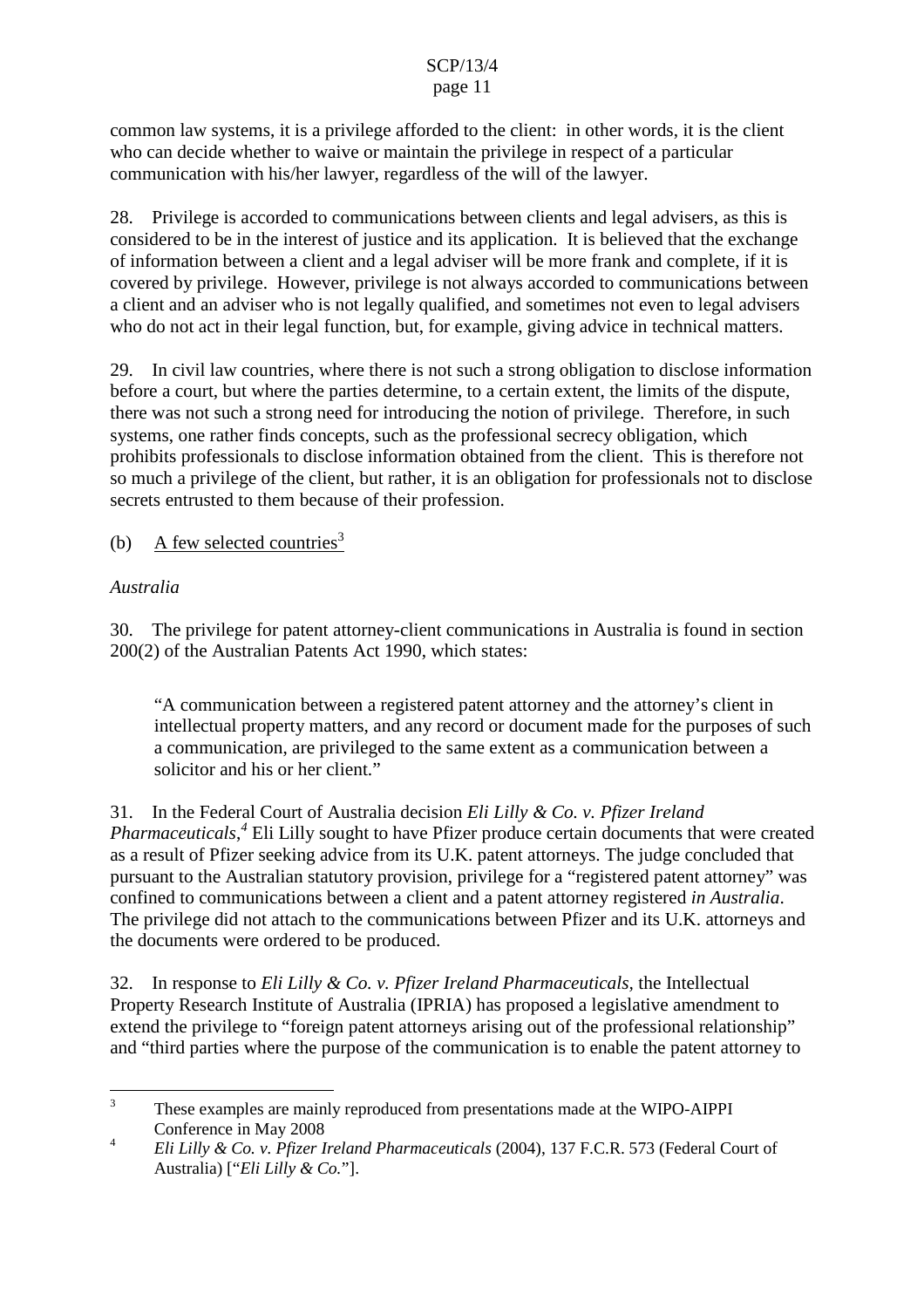provide or the client to receive patent attorney advice or services including services with respect to legal proceedings".

#### *Brazil*

33. Lawyers and registered Patents & Trademark Agent (API) are bound by professional secrecy obligation. Section 297 of the *Brazilian Criminal Procedural Code* exempts from the duty of giving testimony anyone who must keep privilege due to his profession. The *Brazilian Civil Procedural Code* has a similar provision in section 406, II. Criminal acts committed with the assistance of lawyers and APIs, however, are not covered by privilege and the privilege does no apply to documents evidencing such criminal acts.

#### *Chile*

34. The Chilean law does not provide for IP professionals as it does for doctors, lawyers etc. IP practitioners are neither the subject of a specific examination nor qualification for practicing. The practice indicates that most of the IP practitioners are lawyers in Chile. Lawyers are bound by professional secret obligation, according to which third parties cannot force disclosure of communications between lawyers and their clients, third parties or other attorneys. The non-lawyer practitioners will be ruled by the civil mandate and eventually by the clauses of a contract with their clients and/or employers.

#### *Germany*

35. It seems to be the case that agent-client communications are considered, in essence, privileged pursuant to the *German Patent Attorney Code*.

#### *India*

36. Section 126 of the *Indian Evidence Act 1872* provides that no barrister, attorney, pleader or *vakil* shall be permitted to disclose communications made by his client or advice given by him in the course of his employment except if there is an illegal purpose or showing a crime or fraud after commencement of his employment. Further, section 129 states that no one shall be compelled to disclose to a court any confidential communication between him and his legal professional adviser except when he offers himself as a witness, to the extent necessary to explain evidence given. According to *Wilden Pump Engineering Co. v. Fusfield,* a patent agent was not regarded as a variety of lawyer and was held to be outside the common law privilege under English law.

#### *Japan*

37. Articles 197 and 220 of the *Code of Civil Proceedings 1998* provide statutory privilege to Japanese patent attorneys, who may or may not be lawyers. Article 197(1)(ii) specifically exempts patent attorneys from disclosing facts which were obtained in the exercise of professional duties and which should be kept secret. Article 220(4) exempts patent attorneys from producing documentary evidence containing such facts.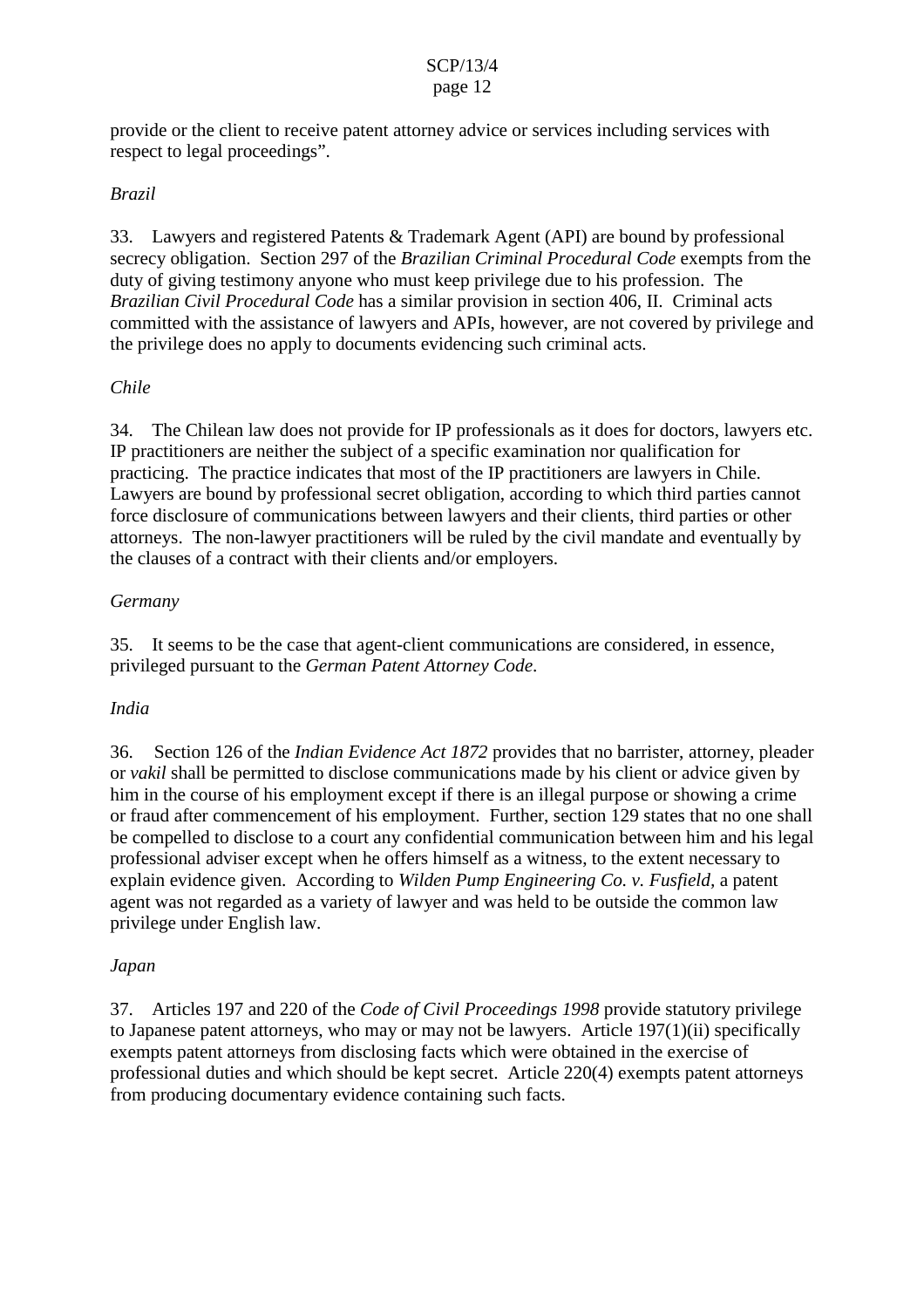#### *Malaysia*

38. In Malaysia, the law on privilege is a subject matter of legislation supplemented with common law principles where applicable. Generally, then law of privilege only covers communications between a lawyer and his client. However, the Malaysian law on privilege does not protect communications between a registered IP agent and his client.

#### *New Zealand*

39. Under Section 54 of New Zealand's *Evidence Act 2006*, communications between "legal advisers" and their clients are privileged. The definition of "legal adviser" refers to lawyers, registered patent attorneys and "overseas practitioners" whose functions wholly or partly correspond to those of New Zealand registered patent attorneys. Such "overseas practitioners" include Australian barristers, solicitors and registered patent attorneys and practitioners who are equivalent to New Zealand's lawyer or patent attorney and are in a country specified by an Order in Council. The privilege covers communications relating to the obtaining or giving of information or advice concerning intellectual property, which includes copyright and protection against unfair competition.

### *United Kingdom*

40. Pursuant to section 280 of the *Copyright, Designs and Patents Act*, communications between a person and his patent agent are "privileged from disclosure in legal proceedings in England, Wales, or Northern Ireland in the same way as a communication between a person and his solicitor…".

41. The term "patent agent" is defined in the Act that it means (a) a registered patent agent or a person who is on the European list (i.e., a European patent attorney); (b) a partnership entitled to describe itself as a firm of patent agents or as a firm carrying on the business of a European patent attorney, or an unincorporated body (other than a partnership entitled o describe itself as a patent attorney; or (c) a body corporate entitled to describe itself as a patent agent or as a company carrying on the business of a European patent attorney.

## *European Patent Convention (EPC)*

42. Under the revised EPC, which entered into force in December 2007, Implementing Regulations to the EPC, Rule 153(1) now provides for privileged communications between professional representatives and their clients:

"Where advice is sought from a professional representative in his capacity as such, all communications between the professional representative and his client or any other person, relating to that purpose and falling under Article 2 of the Regulation on discipline for professional representatives, are permanently privileged from disclosure in proceedings before the European Patent Office, unless such privilege is expressly waived by the client."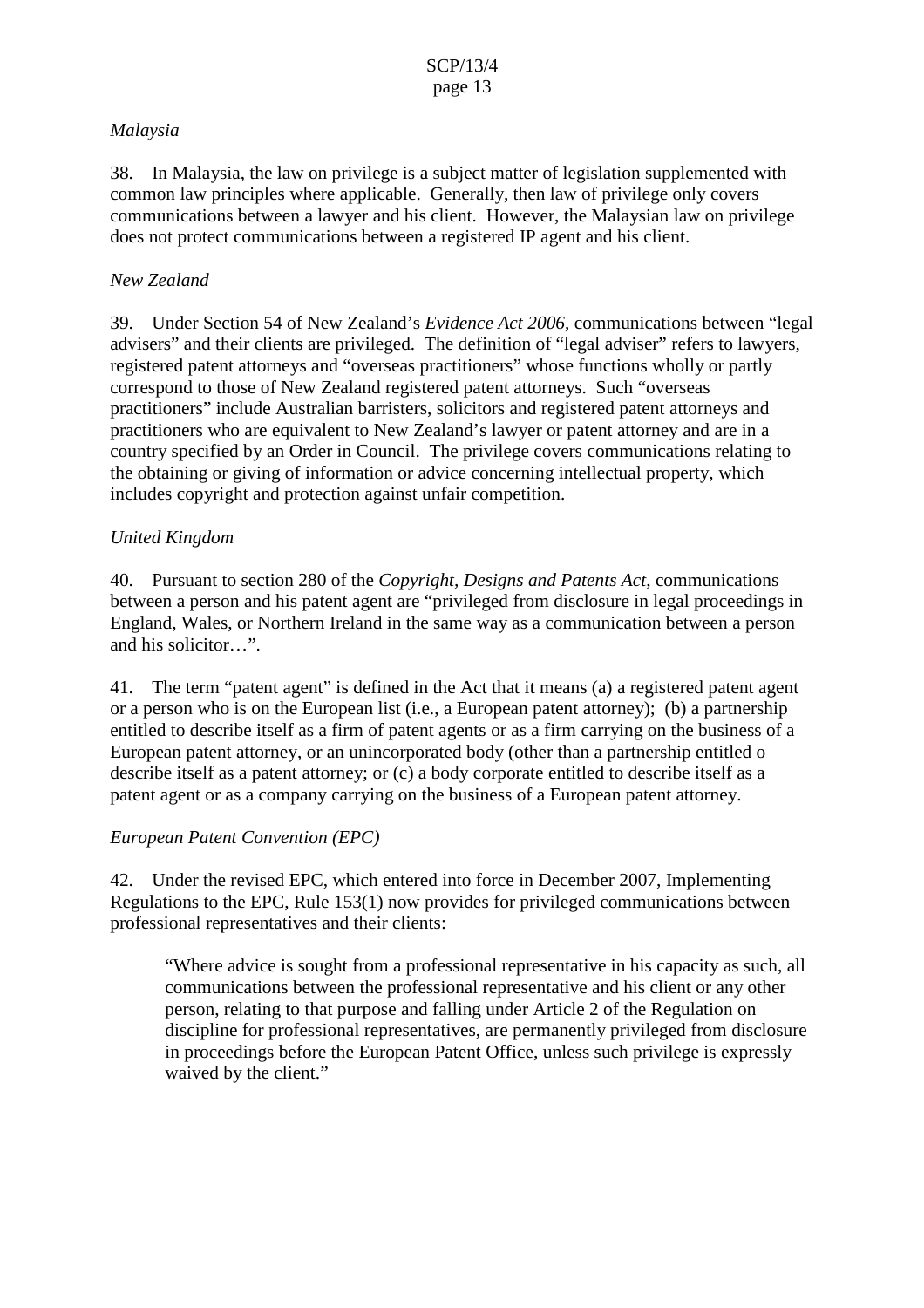#### V. ISSUES UNDER CONSIDERATION

43. There are a number of issues that have been raised in the context of the privilege, including, but not limited to, the scope of the privilege, who shall be privileged, together with the questions of what qualifications should be required and of whether in-house counsels should be covered, the differences in the various countries and how to address them. This part attempts to summarize those issues.

#### (a) Different laws

44. The lack of uniformity of protection of privilege is widespread, including the fact that in some countries privilege is not recognized at all. The situation is no better in some countries where there is uncertainty about whether privilege will be recognized either locally or internationally. In addition, the issue becomes more complex through the fact that the privilege, in many instances, goes beyond the intellectual property legal framework, but relates also to other laws.

45. In this connection, the different effect of the so-called privilege in various countries, in particular, differences between the common law countries and the civil law countries based on their fundamental legal tradition needs to be mentioned. Either in the form of the so-called "privilege" or of the "professional secrecy obligation", as long as the client-IP adviser relationship is confined to the national jurisdiction, national laws will seek a balance within each legal system. However, once a client is involved in a dispute in a foreign country with a different legal system, some difficulty may arise (see "the international dimension" below). The professional secrecy obligation for IP advisers in one country may not be enough for a client to refuse the disclosure of communications with his IP adviser in a foreign court.

#### (b) Who is entitled to privilege?

46. In some systems, privilege applies only to legal attorneys at law, but not to IP advisers, in others they do apply to both categories, but to IP advisers only if they are also legal attorneys and give legal advice. In some other countries, the privilege is extended to non-lawyer IP advisers who are officially registered with the IP office concerned. There is thus a variety of alternatives found all over the world.

47. Intellectual property law, particularly patent law, is a unique field where legal understanding and technical/scientific understanding go hand in hand. Since there are not many lawyers who are familiar with technology, in many countries, a separate profession called "patent attorney" or "patent agent" (the term "IP adviser" is used in this document because the terminology as well as the functions of such profession is different from one country to the other, as described below) exists, which plays a significant role in developing and maintaining a functioning patent system. The role of IP advisers is, in general, to give advice and to assist inventors and applicants to obtain and maintain patents, including, for example, the drafting and preparation of patent applications, representing the applicant before the patent office, responding to office actions and assisting the patentee to maintain and enforce his right. The IP adviser may also represent third parties during opposition or invalidation proceedings to assist the client if a patent was erroneously granted or an abuse of rights was established. Moreover, IP advisers may be asked to provide advice with a view to seek the full range of possible IP protection or enforcement options available to the client.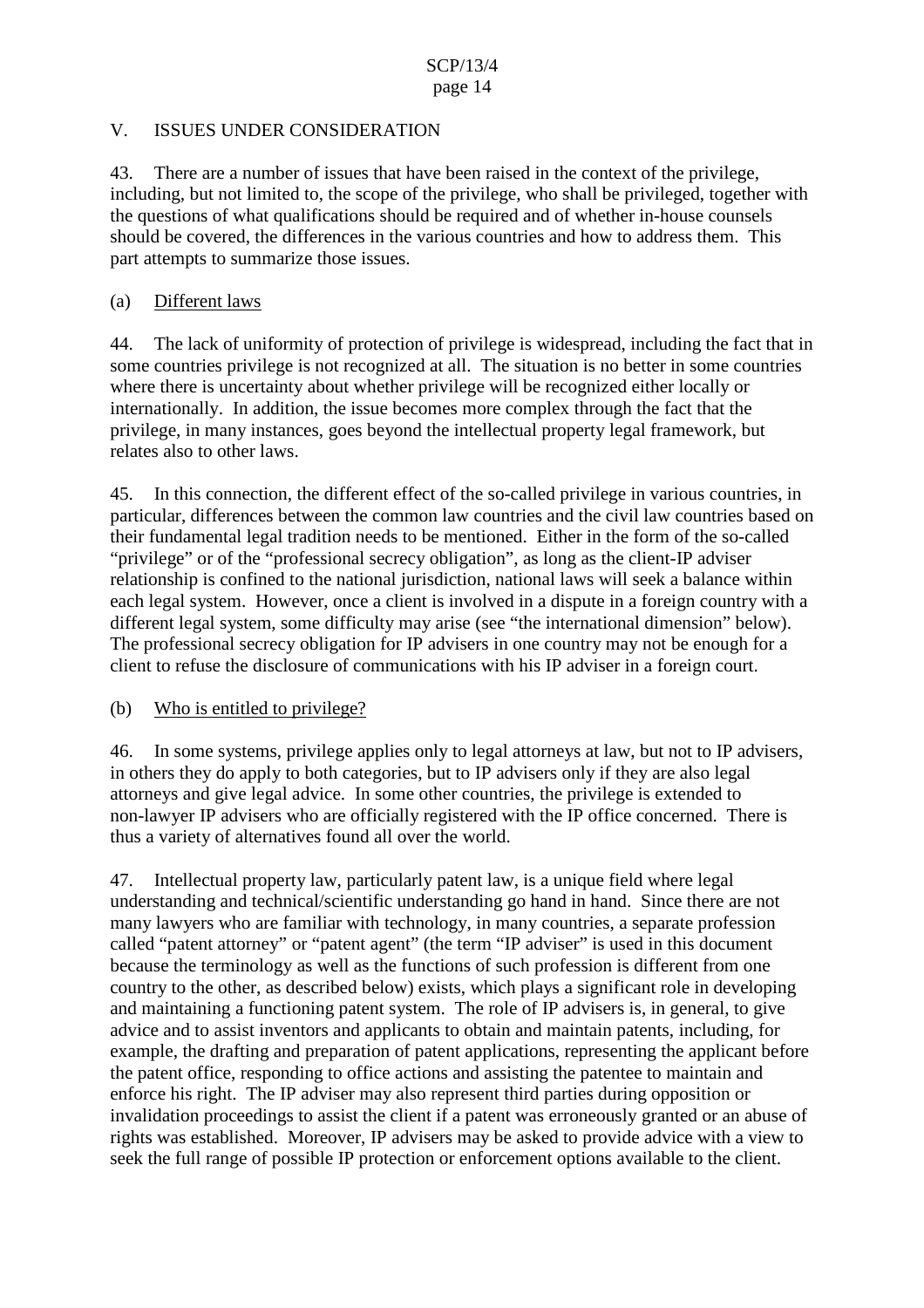48. Consequently, the advice given by IP advisers may cover a wide range of legal issues. Depending on the applicable law regulating IP advisers, their legal advice may also cover other fields of IP such as trade secrets, industrial designs, trademarks, domain names, geographical indications, unfair competition, contract law in connection with licensing agreement or assignment of rights and competition (anti-trust) law relating to IP contracts or abuse of dominant position. Against this backdrop, the question has been raised as to why a client does not enjoy privilege for communications with non-lawyer IP advisers who are qualified to provide certain legal advice as far as IP is concerned, while, in the same country, the same client would be privileged for similar communications with lawyers. In other words, one of the fundamental questions appears to be whether privilege should be extended to IP advisers at the national level.

49. At the international level, the recognition of a privilege for foreign IP advisers is made more complex by the fact that the notion of "IP adviser" might be quite different from country to country. Each national law provides its requirements to become a qualified IP adviser in that country, and the bestowed power under the applicable law is different. In some countries, IP advisers must be legally qualified in general law and additionally pass a special examination relating to IP. In some other countries, a candidate needs to hold an academic degree (which does not necessarily need to be a law degree) and shall pass a special examination, while in some others, it is a simple registration without examination. Following the qualification required to become an IP adviser, the scope of professional activities allowed by the applicable law (for example, whether an IP adviser can represent his client before the courts or not) is different from country to country as well. With a view to recognizing the same privilege for foreign IP advisers, the question arises as to whether there is a need for introducing criteria and conditions for determining minimum qualifications for being recognized as an IP adviser. As it might be a challenging task to attempt to unify those criteria at the international level, another, more realistic approach may be to envisage that privilege should cover any IP adviser who is recognized and qualified to practice in his or her home country, and to recognize such qualification in other countries.

#### (c) The particular situation of in-house legal advisers

50. Another aspect of the privilege issue is whether in-house legal advisers should be entitled to the privilege. Where a company employs an in-house legal adviser, correspondence between the in-house legal adviser and other employees will be exchanged within the company. Unlike an attorney who is in private practice and gives advice as an independent adviser, an in-house legal adviser is employed by the company to whom he gives advice. One argument sometimes brought forward is that the in-house legal adviser does not have the same independent status as an attorney in private practice, and therefore, privilege should not apply. On the other hand, particularly where an in-house legal adviser is a registered attorney, he/she is obliged to perform legal duties in full conformity with the professional disciplinary code of conduct as other attorneys in private practice. This, on the other hand, rather supports the argument that in-house legal advisers should enjoy the same privilege as other, in particular, independent attorneys.

51. Currently, in some countries, in-house legal advisers and private practice legal advisers are subject to the same professional disciplinary code, and consequently, privilege applies to in-house legal advisers in the same way as to external legal advisers. In some countries, the in-house legal advisers' communications with clients are not privileged. In the latter countries, the practical implication is that companies cannot rely on their in-house advisers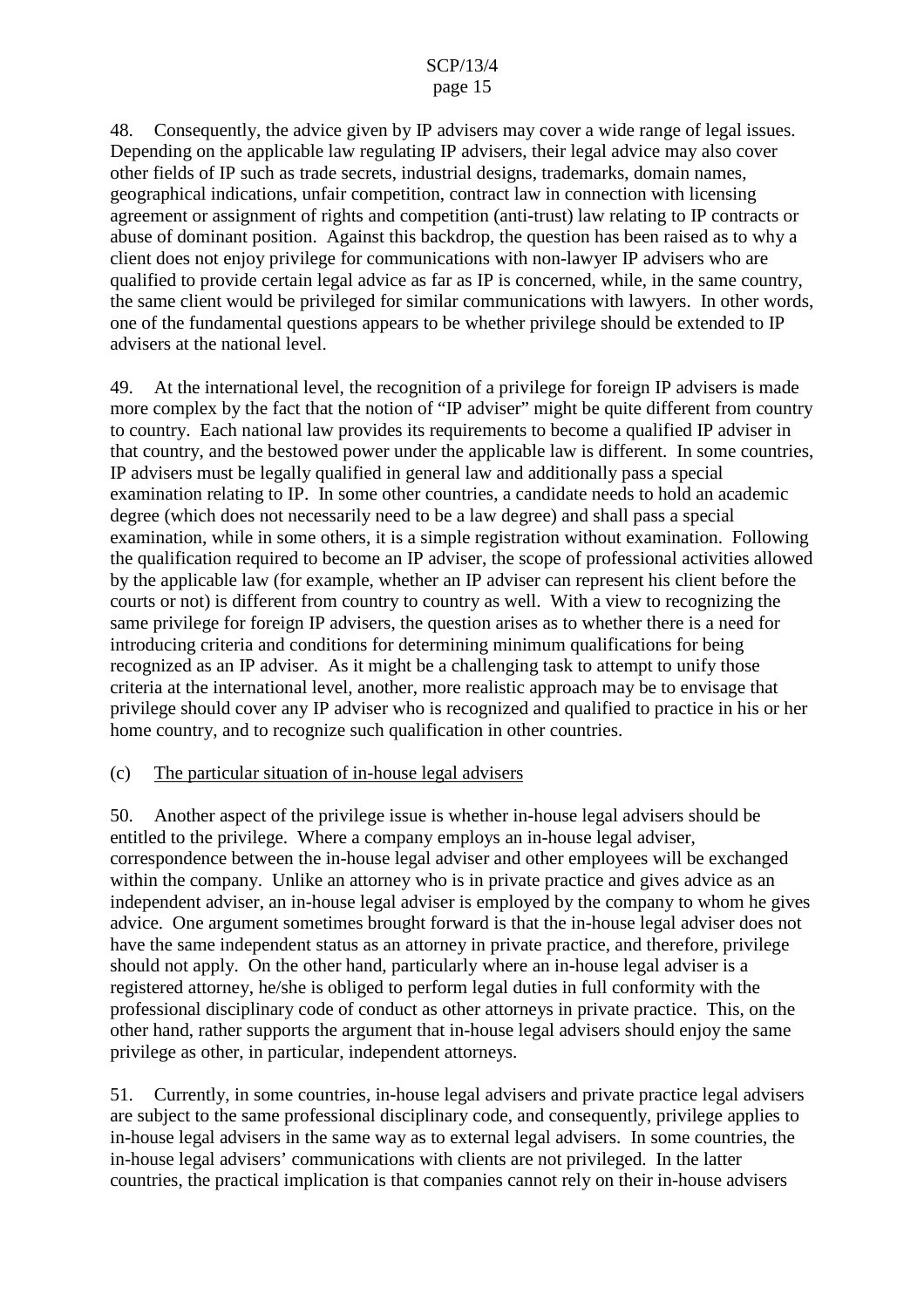## SCP/13/4

#### page 16

and have to employ an external attorney if there is a potential risk that communications with the in-house advisers may be required to be disclosed during future litigation.

52. Similarly, in the field of IP, there are IP advisers who work independently in private practice. On the other hand, there are IP advisers who work in an IP department or a legal division of a company as employees. They may be registered IP advisers before the patent office concerned, or employees who acquired the necessary expertise through professional experience and training. Those in-house IP advisers provide often daily IP advice to their client (employer), and the question needs to be addressed as to whether the same privilege should not be accorded to both private practice IP advisers and in-house IP advisers. According to the Implementing Regulations to the EPC, Rule 153(1), with respect to disclosure in proceedings before the European Patent Office, privilege is recognized to all European Patent Attorneys recorded in the list of professional representatives, regardless of whether he/she is an independent practitioner or an employee.

53. A related issue concerns the question as to whether privilege should be applicable to other employees or IP experts who give IP advice or employees who work for an IP adviser (such as secretaries). Having regard to the globalization of IP services, another question which may be considered is whether privilege should be applicable where an IP adviser outsourced certain IP-related work to someone in another country.

### (d) The scope of privilege

54. An essential question to be considered is what type of information should be covered by the privilege. Some of the common law systems require that the privilege only applies to communications made for the purpose of giving legal advice. Others may wish to include into the privilege all communications given in relation to IP matters. Since IP advisers in different countries may have a different range and nature of professional activities as provided by the applicable law, at the national level, the scope of privilege will correspond to the scope of these professional activities of the IP advisers. At the international level, on the other hand, some common understanding would increase legal certainty. One further example is the text that the AIPPI Q199 Committee has proposed in its attempt to define privilege:

"For the purposes of this treaty, the term "privilege" is to have the same meaning, scope and effect as that term may be understood, used and applied in Member States in respect of communications between solicitors, lawyers, attorneys, or other legal advisers and clients pursuant to which such communications are considered confidential and are prohibited from disclosure to third parties except by or with the consent of the client."

55. A connected issue to address is the question of which kind of communications should be covered, that is, written or oral or other communications. The mainstream opinion found is that any oral, written, or electronic communication between a client and his IP adviser, or any person acting on behalf of those persons, that has not been made available to the public, is covered by the privilege.

#### (e) The international dimension

56. Where a business' activities remain confined to a national territory, the question of IP and IP advice has also to be answered only in respect of that territory. Consequently, the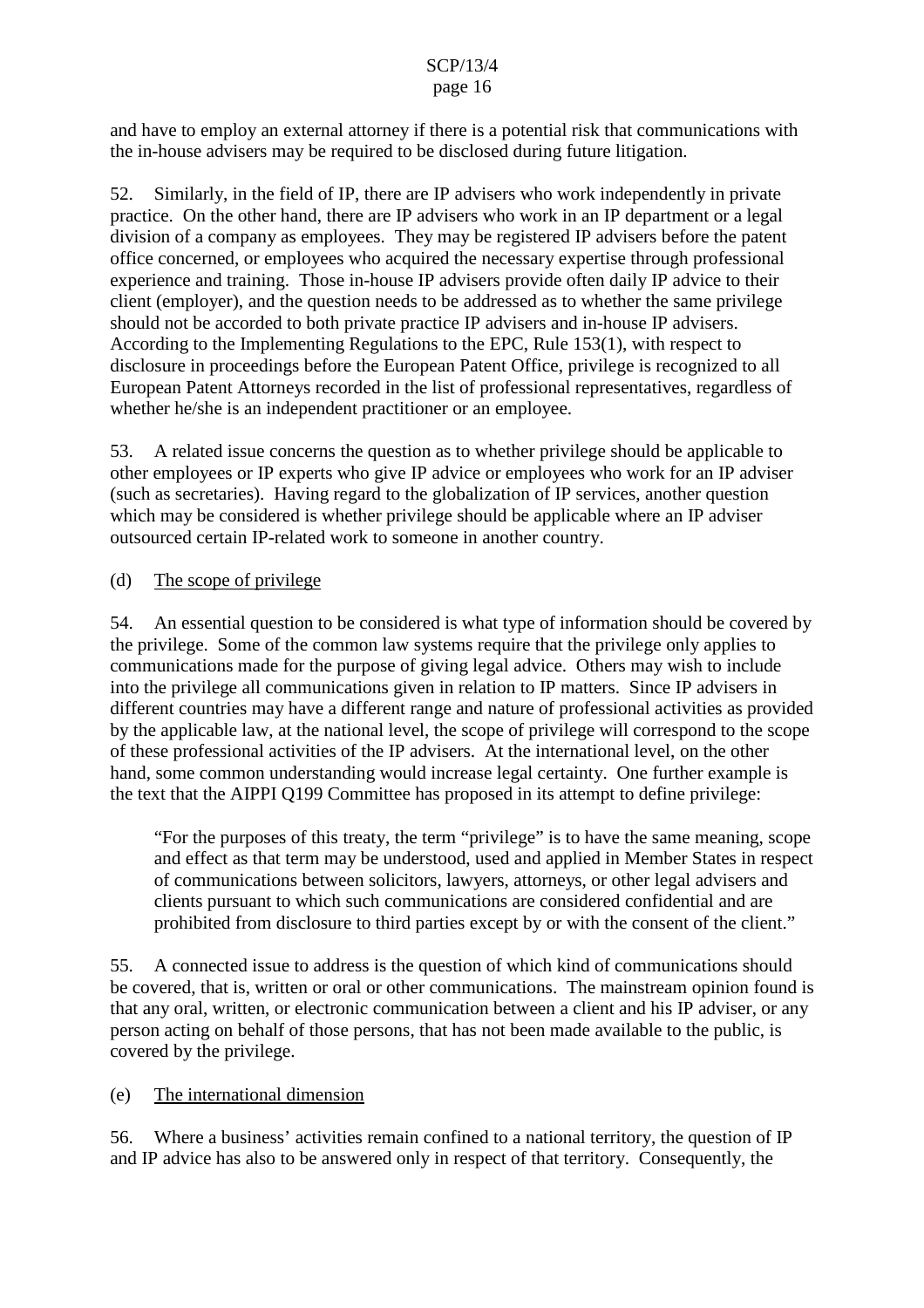# SCP/13/4

#### page 17

main issue for a client is whether he/she can obtain advice from IP advisers which on the basis of the national law will remain confidential unless the client chooses to make it public.

57. Once the business extends beyond the territorial border, the situation changes. The obtaining and maintenance of IPR globally involves advice from IP advisers from country to country. Where a company exports its product to other countries, it may face IPR issues in these other countries. An advice obtained from an IP adviser in one jurisdiction may influence the decision of a lawsuit in another jurisdiction. Therefore, the issue arises as to whether privilege will be lost because of the differences in respect of the recognition of privilege in various countries, as described above.

58. One issue arises where clients and IP advisers enjoy privilege under their local national law, but their communications are not privileged in another country that applies a discovery system and therefore, resulting in them being forced by the court to disclose such communications. In this case, the other country may not recognize the privilege for IP advisers at all, or it may only recognize the privilege for national IP advisers or for IP advisers from some specific countries.

59. The differences in national laws also affect clients and IP advisers in civil law countries, where the discovery procedure is found to a lesser extent, but where often only a professional secrecy obligation for IP advisers exists. As an example, a client from a civil law country where only a professional secrecy obligation for IP advisers exists (no privilege for a client to withhold submission of client-attorney communications to a court, simply because there is no need to provide such privilege under the national legal system) has been involved in a lawsuit in a common law country with pre-trial discovery. The client, who is not covered by the professional secrecy obligation, may be obliged to disclose his communications with the IP adviser in his home country in the foreign court, while his adversary may enjoy client-attorney privilege with respect to communications with the IP adviser in that common law country.

60. Some countries recognize legal professional privilege locally and with some qualifications, also in respect of legal advice by foreign lawyers. However, when it comes to patent attorney advice, whilst privilege is recognized for those who are qualified locally, privilege does not always apply to communications with patent attorneys abroad who are not also lawyers. Further, the privilege which is applied locally may not extend to all categories of IP advisers who may become involved in giving advice on the same subject at the international level. Not knowing all practices in different countries, a client may find himself unexpectedly in a position where he has to disclose his communications with his IP adviser in a foreign court. Obviously, once disclosed, confidentiality is lost forever.

61. In a nutshell, there are two main issues involved in the international dimension of the client-attorney privilege. One is the application of privilege for IP advisers at the national level in the first place, and the other is the recognition of privilege for IP advisers in foreign countries. Because of the territoriality principle of IPRs, where a client seeks advice about intellectual property protection in relation to one country, he/she typically requests the services of a local IP adviser who has a better knowledge about the local IP laws and practices of that country. If the client has no guarantee of confidentiality in respect of communications with a local IP adviser, he may not trust - and thus not fully use - the quality of professional IP services in that country, services which play an important role in the checks and balances mechanism of the patent system.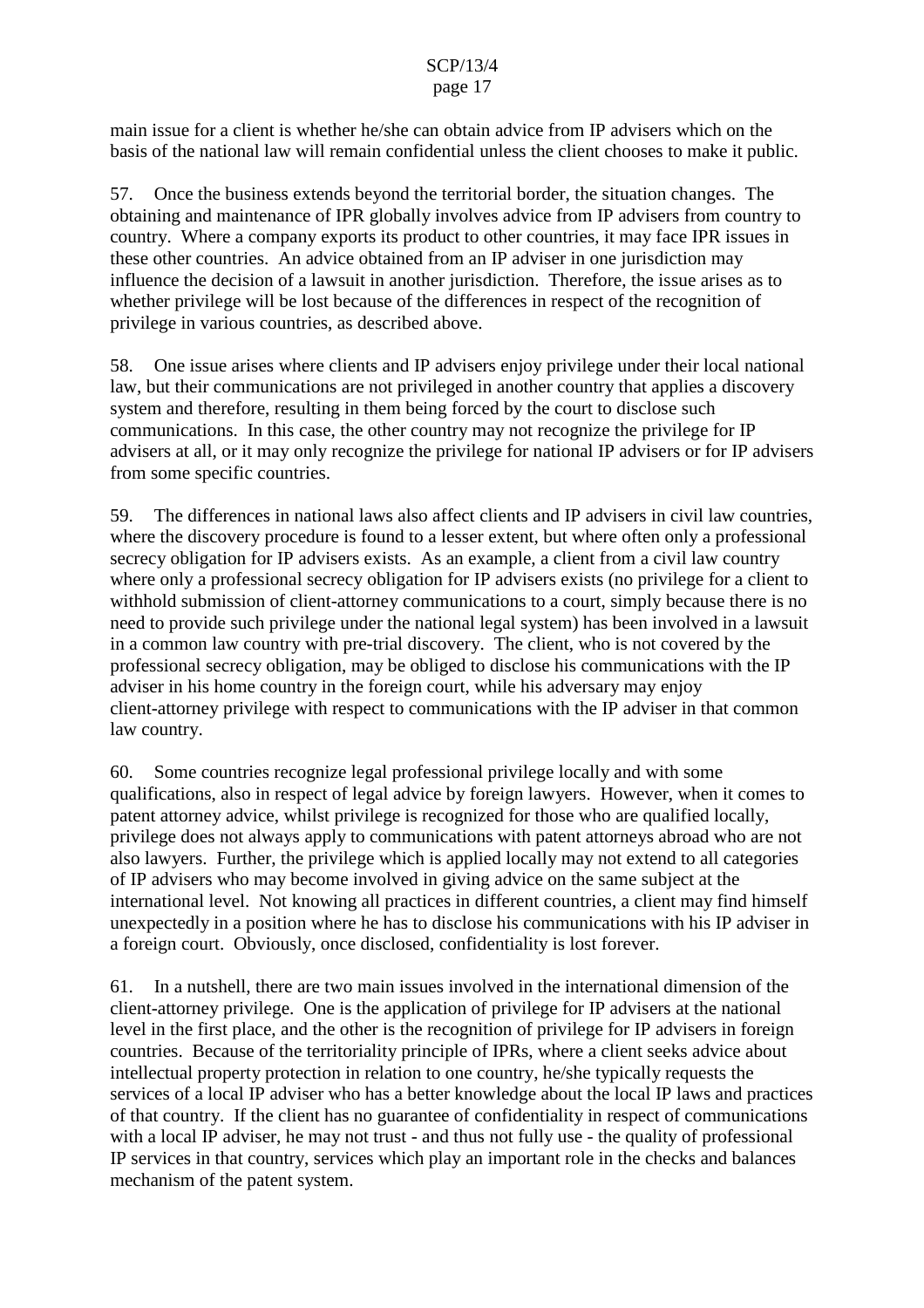#### (f) Options for addressing the issue

62. In order to respond to the challenges involving the international dimension, there may be different options as to how this issue could be addressed at the international level. As regards possible mechanism to prevent clients seeking IP advice from losing confidentiality of their communications with IP advisers internationally, a first mechanism, which has been adopted in some countries, is to extend the privilege under the national law to other countries, subject to reciprocity. In other words, country X applies the privilege with respect to communications with IP advisers in country Y only if the same privilege is applicable in country Y with respect to communications with IP advisers in country X. No international action is required for such a unilateral action. While countries may have some incentives to introduce privilege in their national law, such a unilateral process may take a long to be generally applicable among countries, and the diversity of different national practices will remain. Privileged communications with IP advisers in one country may not be privileged in another country, and communications with IP advisers from countries without privilege will continue to be subject to potential disclosure.

63. A second mechanism would be to recognize the privilege existing in other countries, and grant the same privilege for the purpose of the court procedures in one's own country. For example, even if country X does not provide full privilege with respect to communications with IP advisers under its national law, the court of country X would recognize the privilege with respect to communications with an IP adviser in country Y, if the latter communications are privileged in country Y. Thus, at least the client will not loose confidentiality of the privileged communication with his IP adviser in another country. However, the national differences with respect to the entitlement to privilege will remain. Further, communications with IP advisers in countries without privilege will continue to be subject to potential disclosure. A comparable approach can be found with respect to the right of priority under Article 4 of the Paris Convention, where priority can be claimed on the basis of a "regular national filing" under the applicable law. Although the substantive requirement for according a filing date is not necessarily harmonized among the Member States of the Paris Convention (for example, some require the payment of a filing fee and others do not), they accept any filing that is adequate to establish a filing date in the country of first filing as the basis for subsequent priority claims.

64. A third mechanism could be to apply the privilege under the national law to foreign IP advisers. That is to say, where country X recognizes the privilege with respect to communications with national IP advisers, it shall also recognize the same privilege with respect to communications with IP advisers of other countries. The scope of privilege recognized in different countries may continue to be different in various jurisdictions, but in one particular jurisdiction, the same scope of privilege would apply to communications with national IP advisers and with foreign IP advisers. In other words, this approach is similar to the national treatment provisions found in various IP treaties.

65. A fourth mechanism could consist in exploring a minimum standard of privilege applicable to communications with IP advisers, which could be adopted by Member States. This option has the advantage that a certain convergence among national practices could be achieved. However, in view of the existing differences among national laws, further investigation as to the feasibility of such a minimum standard would be required.